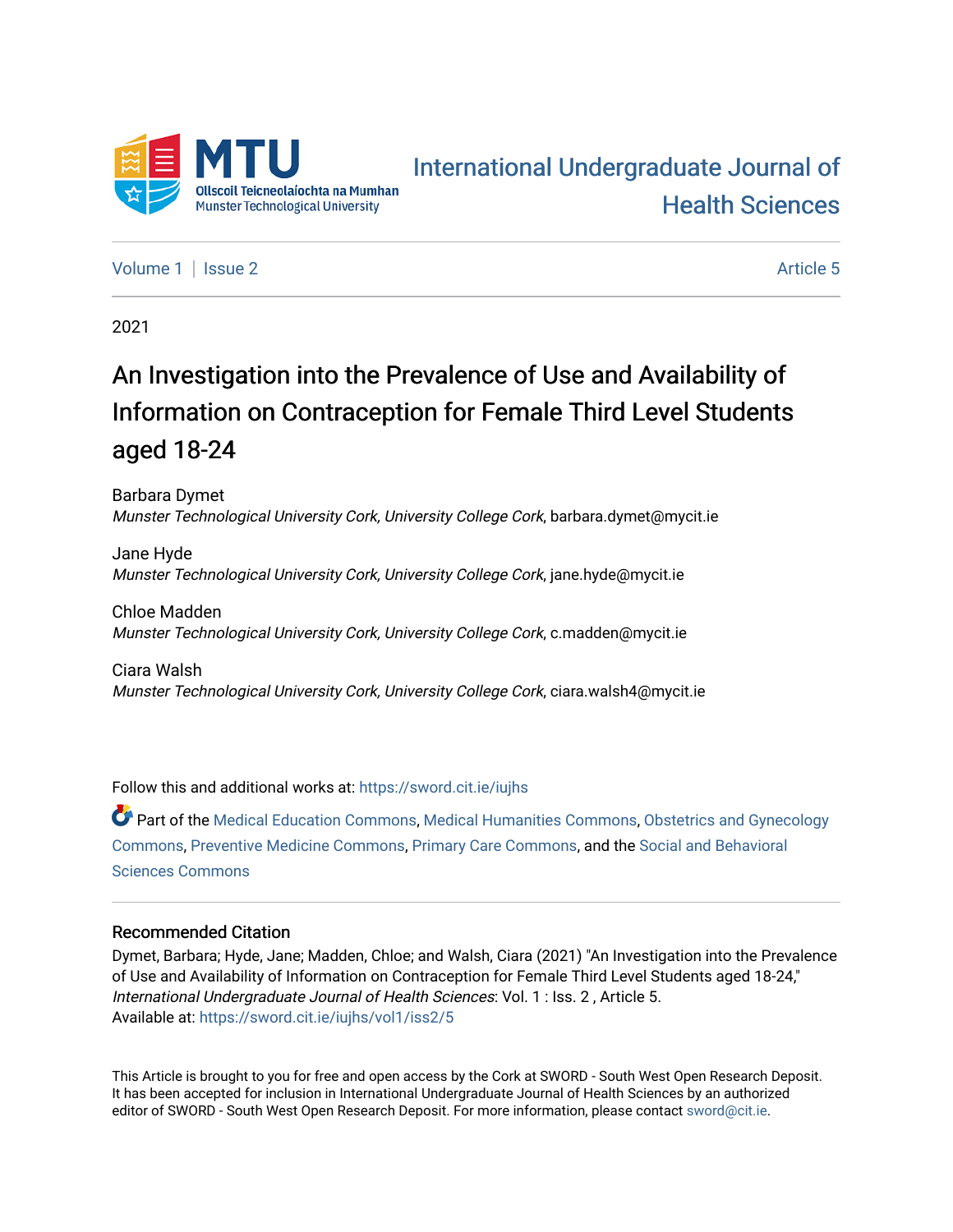# An Investigation into the Prevalence of Use and Availability of Information on Contraception for Female Third Level Students aged 18-24

# Cover Page Footnote

We would like to thank from Safe Food who gave us advice in how best to conduct a survey for our research. We would also like to show our gratitude to anyone who took part in our trial survey and gave us feedback to improve the survey. We would also like to give special thanks to for her expertise and guidance throughout the entire process in carrying out this survey and composing this research paper.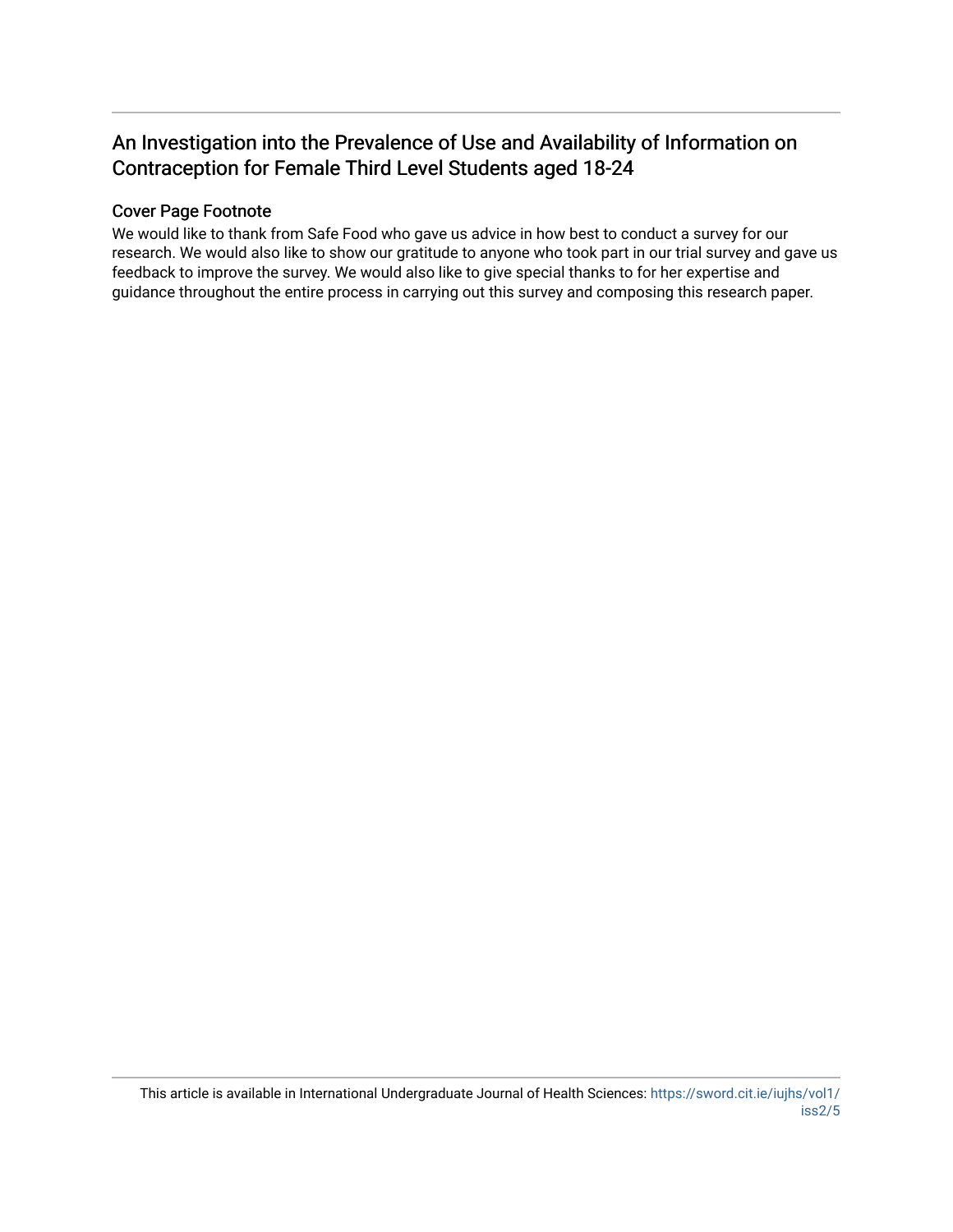# **An Investigation into the Prevalence of Use and Availability of Information on Contraception for Female Third Level Students aged 18-24**

#### **Barbara Dymet\*, Jane Hyde\*, Chloe Madden\*, Ciara Walsh\***

\*Department of Biological Sciences, Munster Technological University, Bishopstown, Cork, Ireland.

#### **ABSTRACT**

**Introduction:** The purpose of this investigation was to find out the number of female students in thirdlevel institutions who use different types of contraception as well as their opinions on contraception, including cost and the availability and adequacy of information about female birth control options available in second and third level institutions. For females to make an informed decision on whether contraception should be availed of and what type of contraception should be used, education is necessary, and this study aimed to assess the student's knowledge of contraception and to identify if improvements need to be made to contraception education for female students. The secondary aim of this study was to assess the knowledge of the participants on the relationship between the use of contraception and sexually transmitted diseases (STDs).

**Materials and Methods:** An online survey was created using Google Forms which was distributed to undergraduate third level female students over the age of 18. All gathered data was analysed using Microsoft Excel.

**Results:** The majority (69.6%) of the surveyed population (n=115) was sexually active and used contraception with the most common form being a combination of the contraceptive pill and condoms. More than half (53.05%) of the survey participants believe there is not enough information available to them in their third level institutions while 50% of the females that do not use any form of contraception agree that sufficient information is provided in third level institutions.

**Discussion:** This survey highlighted important issues such as the lack of information provided in both post-primary and third level settings. A more open discussion about contraception should be made available to young women, especially in colleges, as it could encourage more females to use contraception and show that there are options, other than condoms, which are most mentioned by colleges, but are one of the least effective forms.

**KEYWORDS:** Contraception, injectable contraception, birth control pill, bar, patch, condom, abstinence, sexually transmitted infection (STI)/sexually transmitted disease (STD), intermenstrual spotting.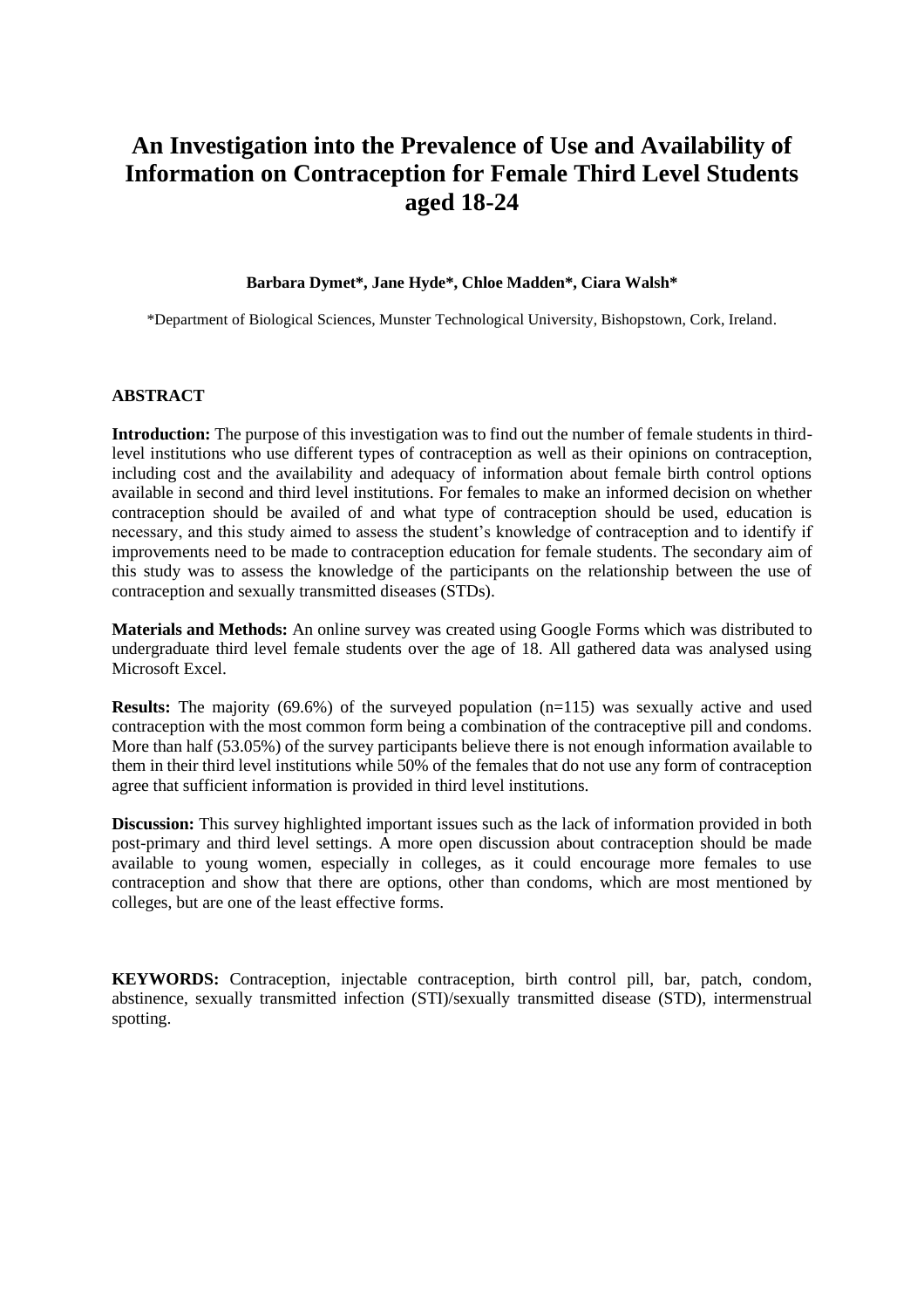#### **INTRODUCTION**

There are many forms of female contraception available including the birth control pill, the patch, injectable contraception, intrauterine device (IUD), vaginal ring, diaphragm and the emergency contraceptive pill. However, contraception is not only used for pregnancy prevention. Contraceptive methods may also be used by women for a variety of reasons such as to reduce cramps or menstrual pain, to regulate the menstrual cycle, for the treatment of acne and for the treatment of endometriosis. Along with the benefits of contraception, a female taking contraception can also experience side effects such as headaches, breakthrough bleeding, mood swings and weight gain. Severe and rare side effects of contraception including blood clots can also occur. Venous thromboembolism is the most wellknown side effect associated with the pill (Liao and Dollin, 2012).

The sale of non-prescription contraceptives was approved in Ireland in February, 1985 with the pill being fully legalised without discrimination in 1993. A survey conducted in 2014 determined that a third of Irish women aged between 18-45 years old did not use contraception. Ireland was reported in this study as having the fourth lowest contraception use of the 28 EU member states (O'Doherty, 2014). When contraceptive users were asked what type of contraception they used, it was discovered that the most common form was the pill, followed by condoms.

For females to make an informed decision on whether contraception should be availed of and what type of contraception should be used, educational interventions are necessary. A new short course for social, personal and health education (SPHE), with learning outcomes in the area of relationship and sexuality education (RSE), was introduced in 2015 in Ireland as part of junior cycle developments and the new curriculum area of wellbeing. Since 2003, the provision of the equivalent of one class period per week (or 70 hours per annum) of SPHE is mandatory for all junior cycle students and it is required that RSE is taught as an integral component of SPHE. In 2011, a new curriculum framework for senior cycle SPHE was published; it is built around five areas of learning, one of which is RSE. Two reports by the Department of Education and Skills (DES) Inspectorate focus on SPHE in primary and post-primary schools and address issues relating to the implementation of RSE. They concluded that there were "evident weaknesses in programme planning for senior cycle RSE in 62% of the schools inspected" and "significant variation in the quality of provision for RSE for senior cycle students" (Keating *et al.,* 2018).

The primary aims of this study were to investigate the use of different types of contraception among female undergraduate third level students and to determine their views on contraception including cost and whether there was enough information about contraception in second level and third level institutions for these students. The secondary aim of this study was to assess the knowledge of the participants on the relationship between the use of contraception and sexually transmitted diseases (STDs)

### **MATERIALS AND METHODS**

### **Survey Design and Distribution**

An online survey was conducted on female third level students aged 18-24 using Google Forms. An introduction to the survey included information about the survey's creators and its aims, informing candidates the survey was voluntary and anonymous and that any personal data obtained will only be retained throughout the timeframe of the survey and will be disposed of when no longer needed. The survey was available to complete from February 19 - March 6, 2020. Email addresses of the survey creators were also included if candidates had any queries.

The survey comprised 21 multiple choice questions divided into four main sections including introductory questions, questions for those that use contraception, questions for those that do not use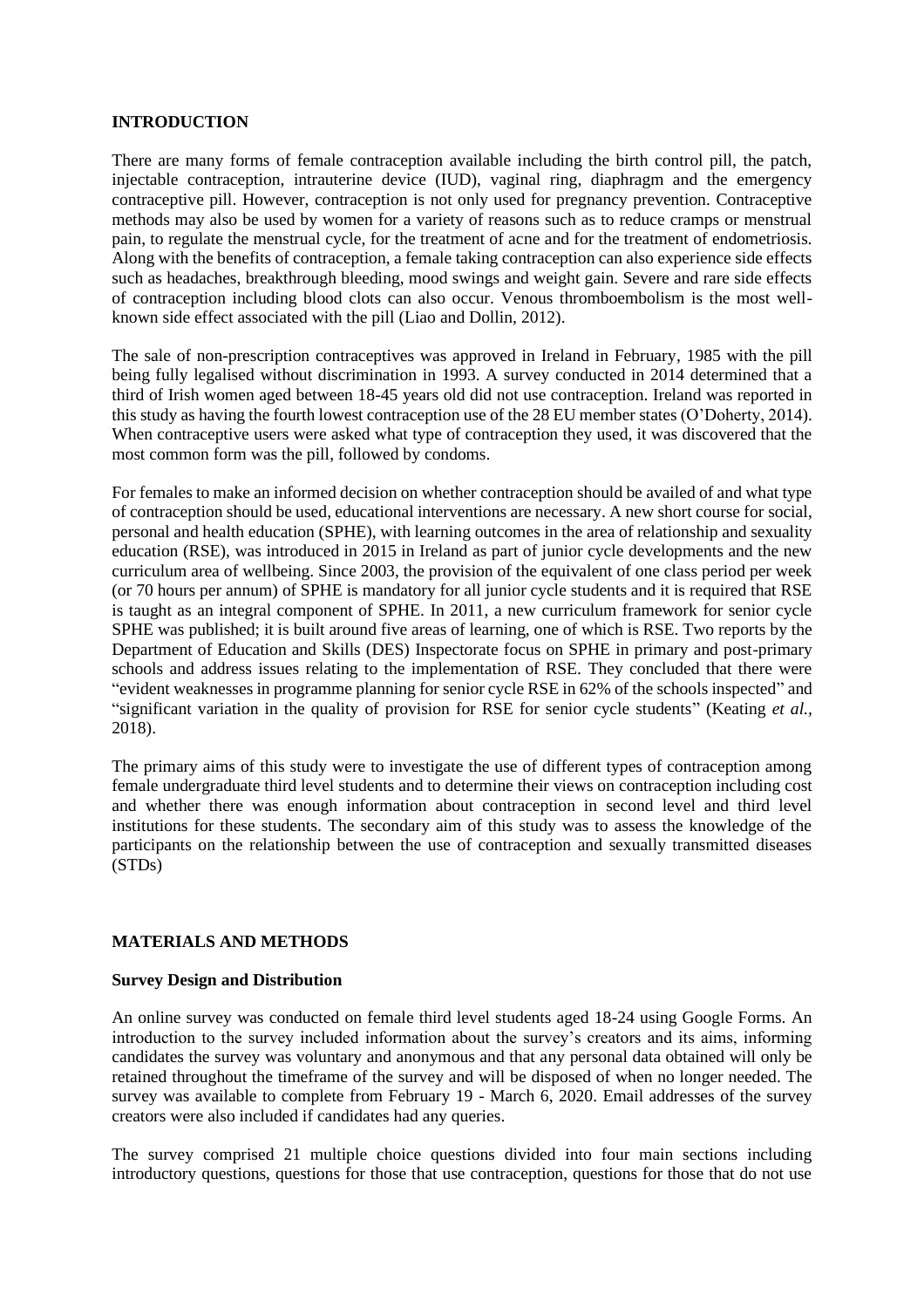contraception and general questions regarding contraception. Introductory questions included obtaining the survey candidate's consent to participate in the survey and agreeing that they were over the age of 18, as well as questions on the survey participant's age, sexual activity, and contraception usage. Questions for those who use contraception included what type of contraception they used and their reason for choosing that method of contraception, if they researched the best form of contraception and where they got the information about the best form of contraception for them, and how much they spend on contraception each month. Questions for those who do not use contraception included what the main reason was for choosing not to use contraception and whether they would consider using contraception in the future. General questions regarding contraception included whether the survey candidate believed there was enough information available about contraception in secondary school and college, if they felt comfortable talking about contraception with friends, if they knew what forms of contraception protect you from STDs and if they believed contraception was affordable. The survey was advertised using the social media platforms Instagram, Snapchat and Facebook.

## **Survey Analysis**

The results of the survey were organised into graphs and tables using Microsoft Word and Microsoft Excel.

## **RESULTS**

### **Survey Participation**

A total of 115 valid responses were obtained to the survey. The survey initially targeted all female third level students however, the demographic trend was towards a younger population with all 115 survey respondents being third-level undergraduate students between the ages of 18-24.

This stacked bar graph ion figure 1 shows that of the 115 female undergraduate students 78.3% between the ages 18-24 were sexually active. Of the sexually active population, 69.6% used contraception and 8.7% did not. The percentage of female undergraduate students between the ages of 18-24 that were not sexually active was 21.7%. Of this population 9.6% used contraception and 12.1% did not. A total of 79.1% of the survey population were contraception users.



**Figure 1: Percentage of female undergraduates aged between 18-24 who are sexually/non-sexually active and whether they use contraception.**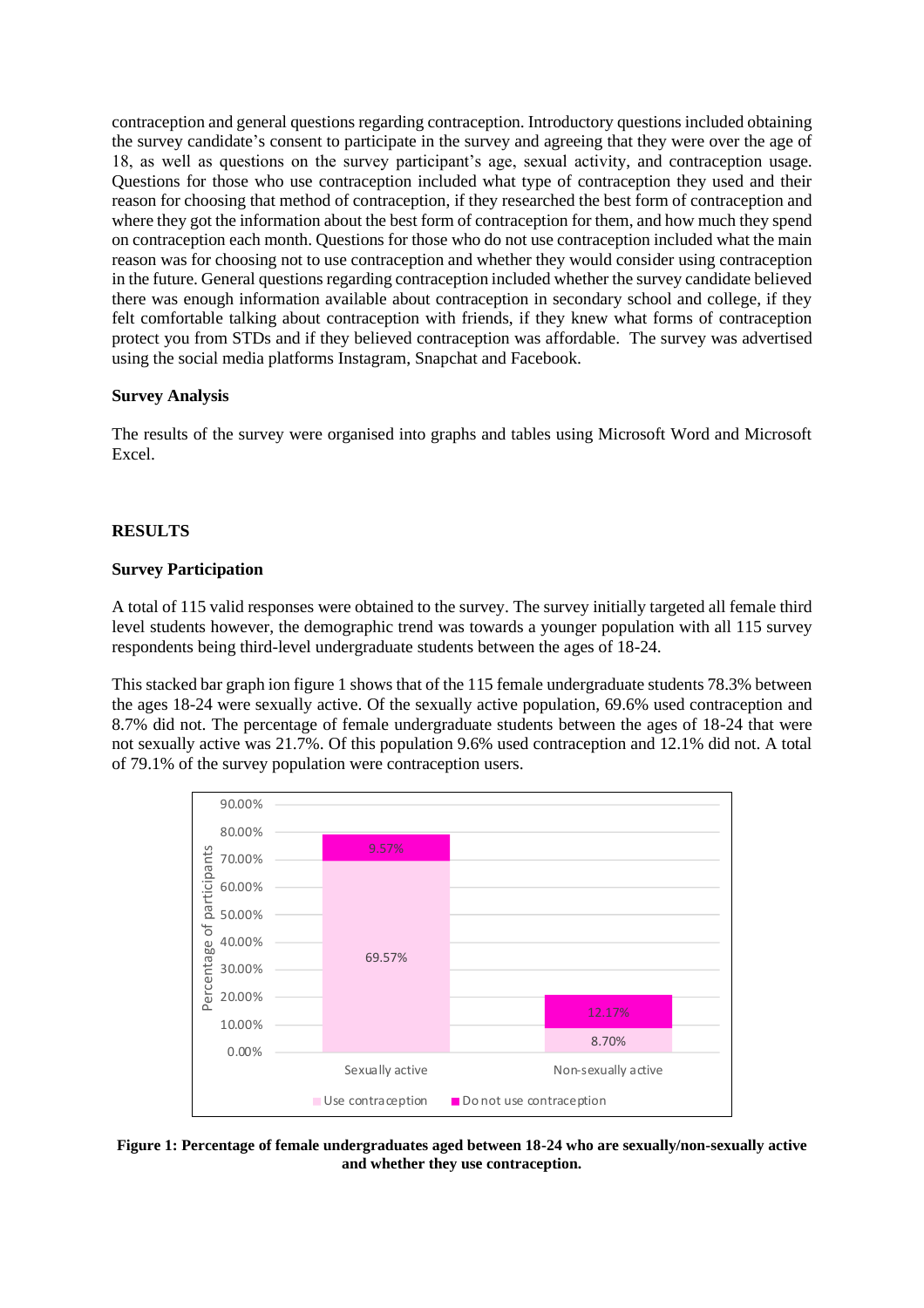#### **Reasons for Contraceptive Use**

Table 1 shows the responses from the 79.1% of the surveyed population (91 out of 115) who were contraception users and their reasons for using contraceptives. Reasons for use included pregnancy prevention (85.7%), alleviating dysmenorrhea (30.8%), to regularise menstrual cycle (30.8%), STD prevention (22%), to reduce acne (19.8%), managing polycystic ovary syndrome (2.2%) and to relieve migraines (1.1%). Respondents had the liberty to select multiple reasons for using contraception.

| Table 1: The frequency of 91 females aged between 18-24 years old that use contraception, and are either |
|----------------------------------------------------------------------------------------------------------|
| sexually active, non-sexually active, or chose not to answer and the reasons why these individuals use   |
| <b>contraception.</b> Respondents had the option to choose multiple reasons.                             |

|                                                   | Individuals that use contraception $(n=91)$                      |                                                                      |                                                                                             |  |
|---------------------------------------------------|------------------------------------------------------------------|----------------------------------------------------------------------|---------------------------------------------------------------------------------------------|--|
| <b>Reasons to use</b><br>contraception            | Frequency of<br>participants who are<br>sexually active $(n=80)$ | Frequency of<br>participants who are not<br>sexually active $(n=10)$ | Frequency of participants<br>who chose not to answer if<br>they are sexually active $(n=1)$ |  |
| Pregnancy prevention                              | 75                                                               |                                                                      |                                                                                             |  |
| Alleviating dysmenorrhoea                         | 23                                                               | 5                                                                    |                                                                                             |  |
| Regularise menstrual cycle                        | 24                                                               | 4                                                                    |                                                                                             |  |
| STD prevention                                    | 20                                                               |                                                                      |                                                                                             |  |
| To reduce acne                                    | 16                                                               | 2                                                                    |                                                                                             |  |
| Management of polycystic<br>ovary syndrome (PCOS) |                                                                  |                                                                      |                                                                                             |  |
| Migraine relief                                   |                                                                  |                                                                      |                                                                                             |  |

The remaining 20.9% (N=24) of the survey population were non-contraception users. Reasons for choosing not to use contraception included personal choice (41.7%), the side effects/health risks (33.3%), previous negative experience (20.8%), same sex relationship (12.5%), lack of information availability (8.3%), not sexually active (8.3%) and religious beliefs (4.2%). Respondents had the liberty to select multiple reasons for not using contraception (Table 2).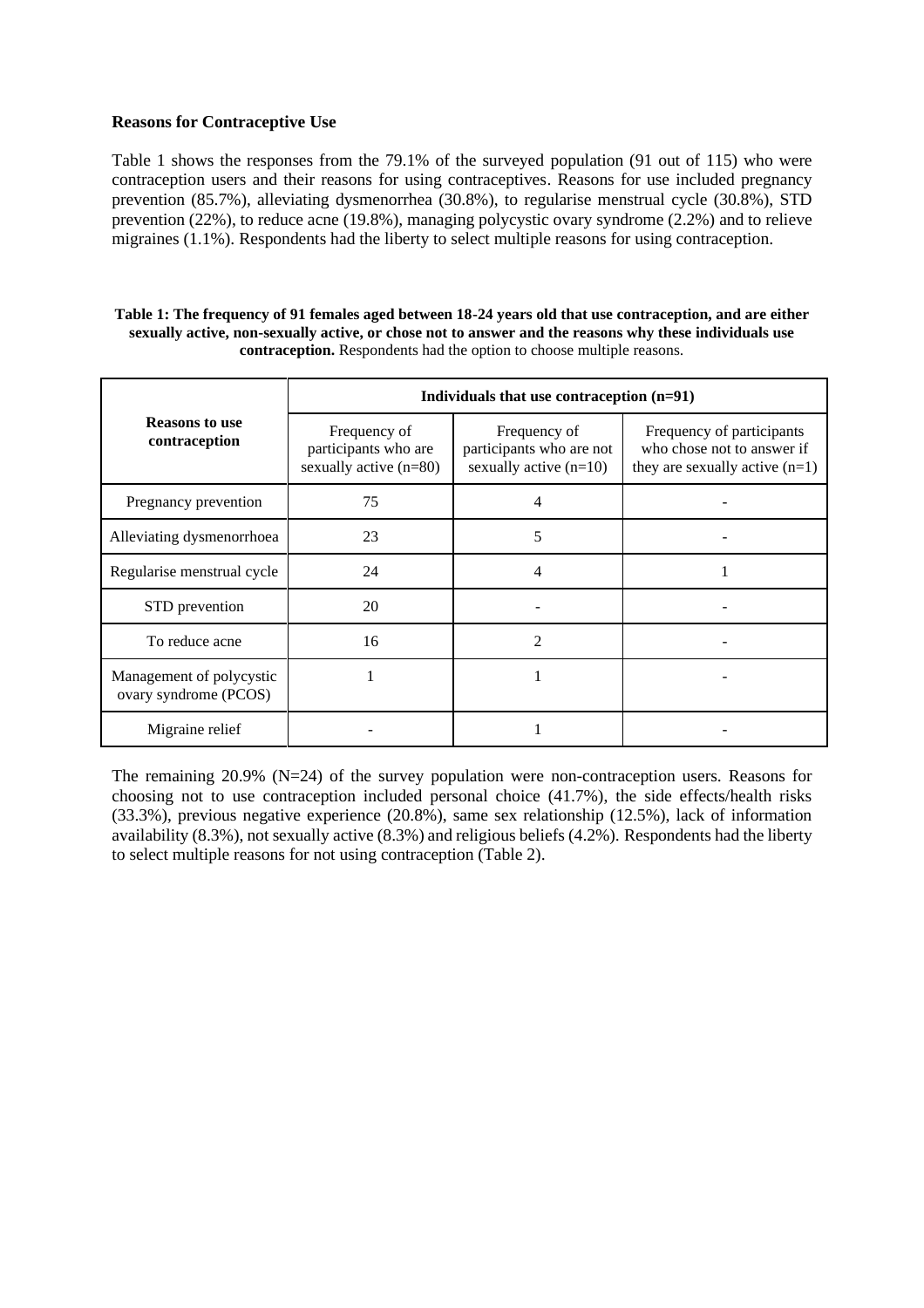**Table 2: The frequency of 24 females that are aged between 18-24 years old that do not use contraception and are sexually and non-sexually active and the reasons for why these individuals chose to not use contraception.** Respondents had the option to choose multiple reasons.

| <b>Reasons to not</b>         | Individuals that do not use contraception $(n=24)$            |                                                                   |  |
|-------------------------------|---------------------------------------------------------------|-------------------------------------------------------------------|--|
| use contraception             | Frequency of participants who<br>are sexually active $(n=10)$ | Frequency of participants who are<br>not sexually active $(n=14)$ |  |
| Personal choice               | 4                                                             | 6                                                                 |  |
| Side effects/health risks     | 5                                                             | 3                                                                 |  |
| Previous negative experience  | 3                                                             | 2                                                                 |  |
| Same sex relationship         | 2                                                             |                                                                   |  |
| Lack of available information | 2                                                             |                                                                   |  |
| No longer sexually active     |                                                               |                                                                   |  |
| Religious beliefs             |                                                               |                                                                   |  |

## **Forms of Contraceptives Used**

For those participants who used contraception and are sexually active, as seen in Figure 2, 42% avail of the pill and condom together, 26% use the pill only and 18% use condoms only. This is followed by 9% of the population using the bar, 4% using the coil and lastly 1% avail of the injection method for contraception. For those participants who used contraception and are not sexually active, 17% use the pill and condom together, 75% use the pill only and 8% use condom only.

Of contraception users, 65.9% of participants researched the best form of contraception available to them, while 34.1% did not. The most popular way of obtaining information regarding contraception was through doctors or healthcare professionals  $(81.3\%)$ , followed by the internet  $(60.9\%)$ , friends or family (45.3%), books/leaflets (12.5%) and the least common was college or school (6.3%).



**Figure 2: The forms of contraception used among sexually active and non-sexually active surveyed participants.**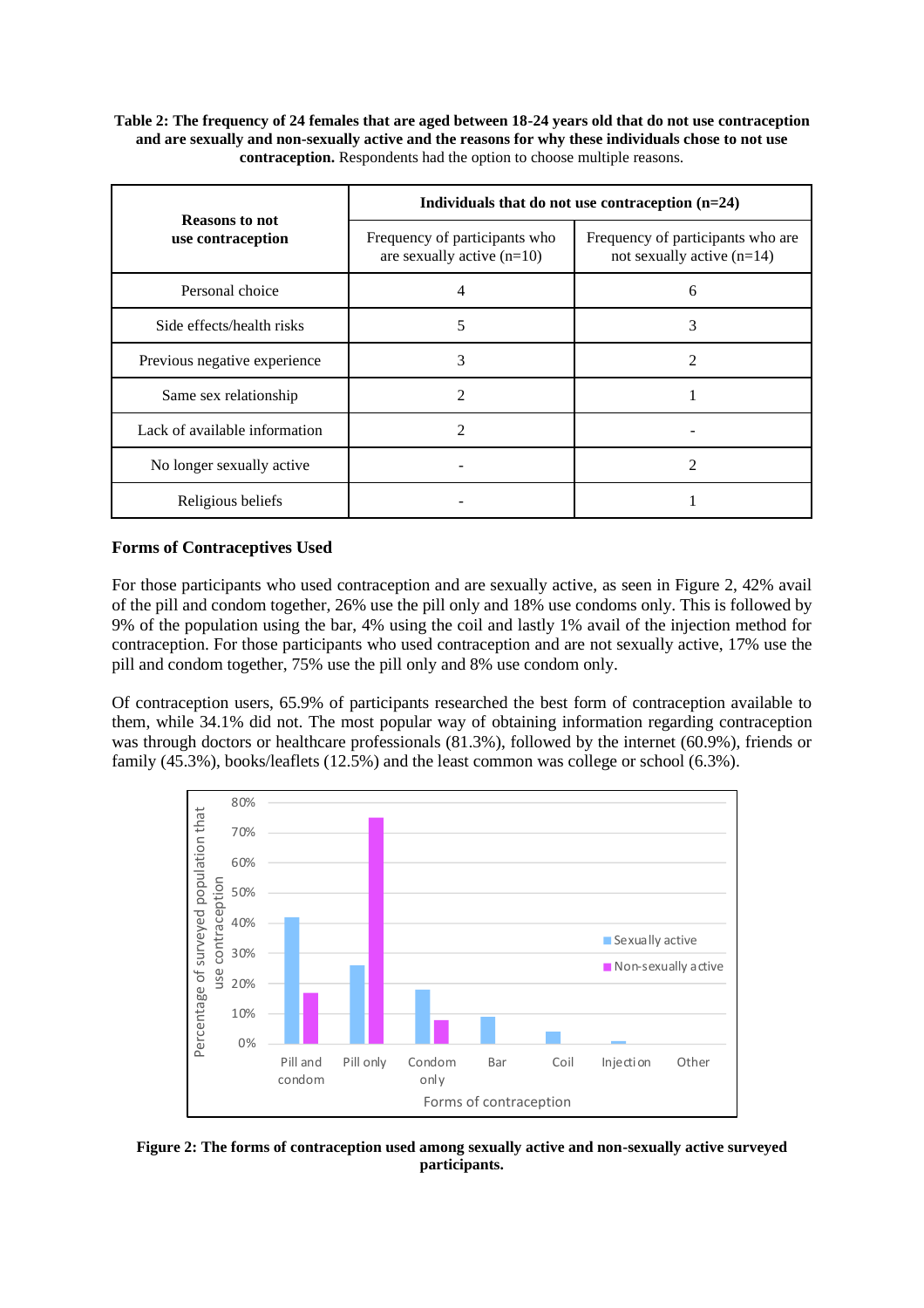### **Cost of Contraceptives**

For females who were contraceptive users  $(n=91)$ , 41.7% believed that contraception was affordable and 37.4% believed it was not. For females who were non-contraceptive users (n=24), 7.8% thought it was affordable while 13% thought it was not (figure 3).



**Figure 3: Opinions of 115 female college students on the affordability of contraception.**

# **Availability of Information on Contraceptives**

For those that use contraception, the majority (54.9%) believed not enough information about contraception is provided in third level institutions, 36.3% found the information to be adequate and 8.8% neither agree nor disagree. Conversely, the majority of those that do not use contraception (50%) believe enough information about contraception is provided in third level institutions, 45.8% feel there is not enough available information and 4.2% neither agree nor disagree (figure 4A).

The majority of both those who use contraception and those who do not believe enough information is provided about contraception in the secondary school setting (80.2% and 83.3%, respectively). For those that use contraception only 12.1% agree that adequate information is available in secondary education, while 6.6% neither agree nor disagree. For those that do not use contraception, 16.6% believe sufficient information was provided in secondary schools and 4.2% neither agree nor disagree (Figure 4B).

When asked about the knowledge of the forms of contraception that protect against STDs, the vast majority (77 out of 115) correctly answered condoms and abstinence. However, the second highest vote (33 out of 115) was for condoms only, followed by 3 of the 115 choosing abstinence only and one vote each for patch only, coil only, bar only, pill only and pill and condom.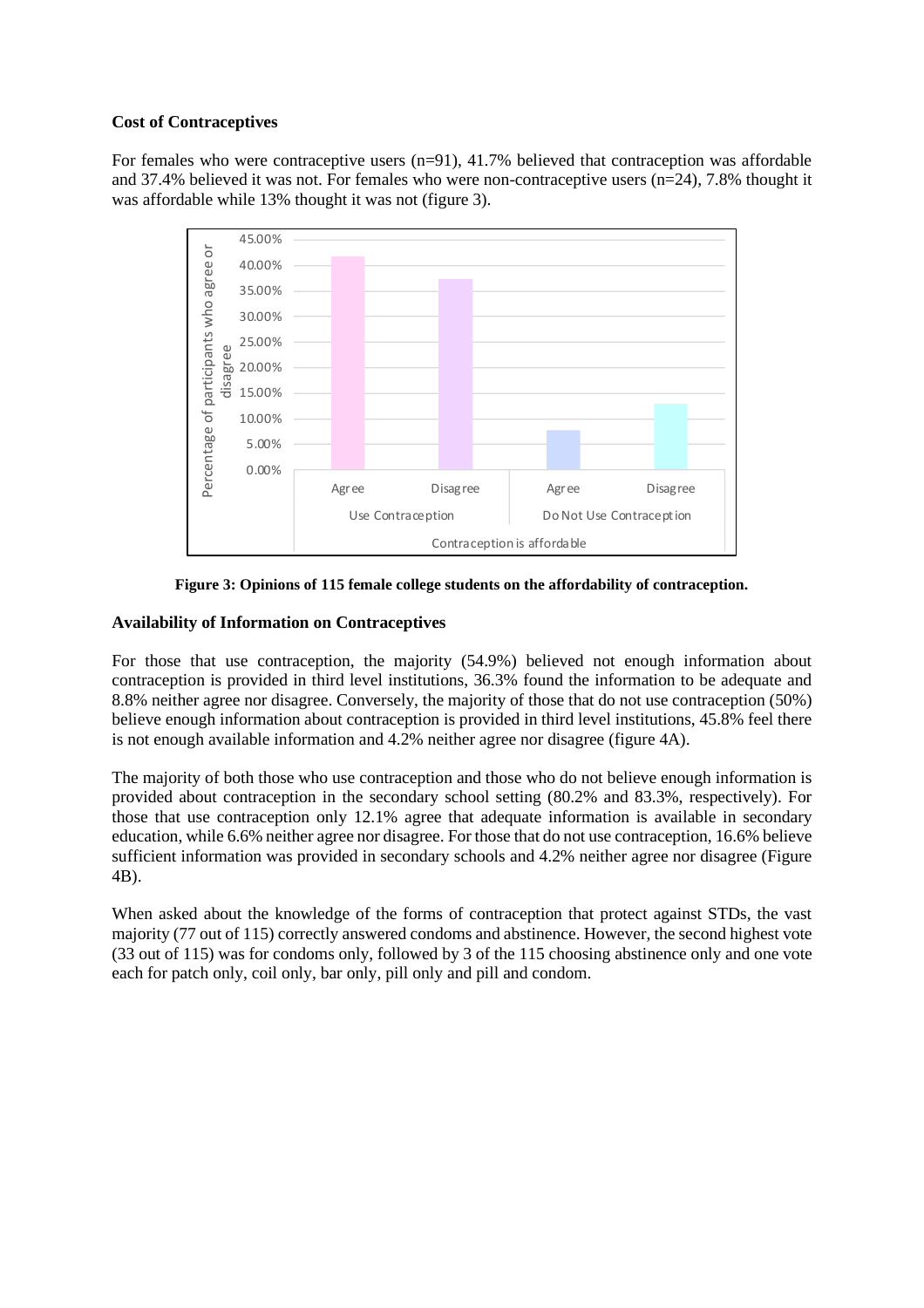

**Figure 4: Opinions of surveyed third level female students who use contraception (n=91) and those that do not (n=24) regarding the information available about contraception in a) colleges and b) secondary schools.**

### **DISCUSSION AND CONCLUSION**

The purpose of this survey was to investigate the usage and views of female undergraduate students between the ages of 18-24 that avail of contraception. The survey also gathered information on this population's knowledge of the type of contraception that protects against STDs. Providing comprehensive, objective information equips female students to make educated choices regarding their sexual health and overall wellbeing. Participants of this survey included 115 female undergraduate students between the ages of 18-24 years old. The method of surveying involved an online anonymous survey that was sent out via email to female third level college students and on a variety of social media platforms. An online survey was used instead of a face-to-face survey because it was thought that survey participants would be more willing to divulge personal information regarding their sexual activity and use of contraception through an online forum. This survey strategy is corroborated by Duffy *et al.* (2005) who concluded that face-to-face respondents were more susceptible to social desirability bias due to the presence of an interviewer.

To establish the prevalence of use of contraception, survey participants were asked if they used contraception and if they were sexually active. As seen in Figure 1, most of the participants were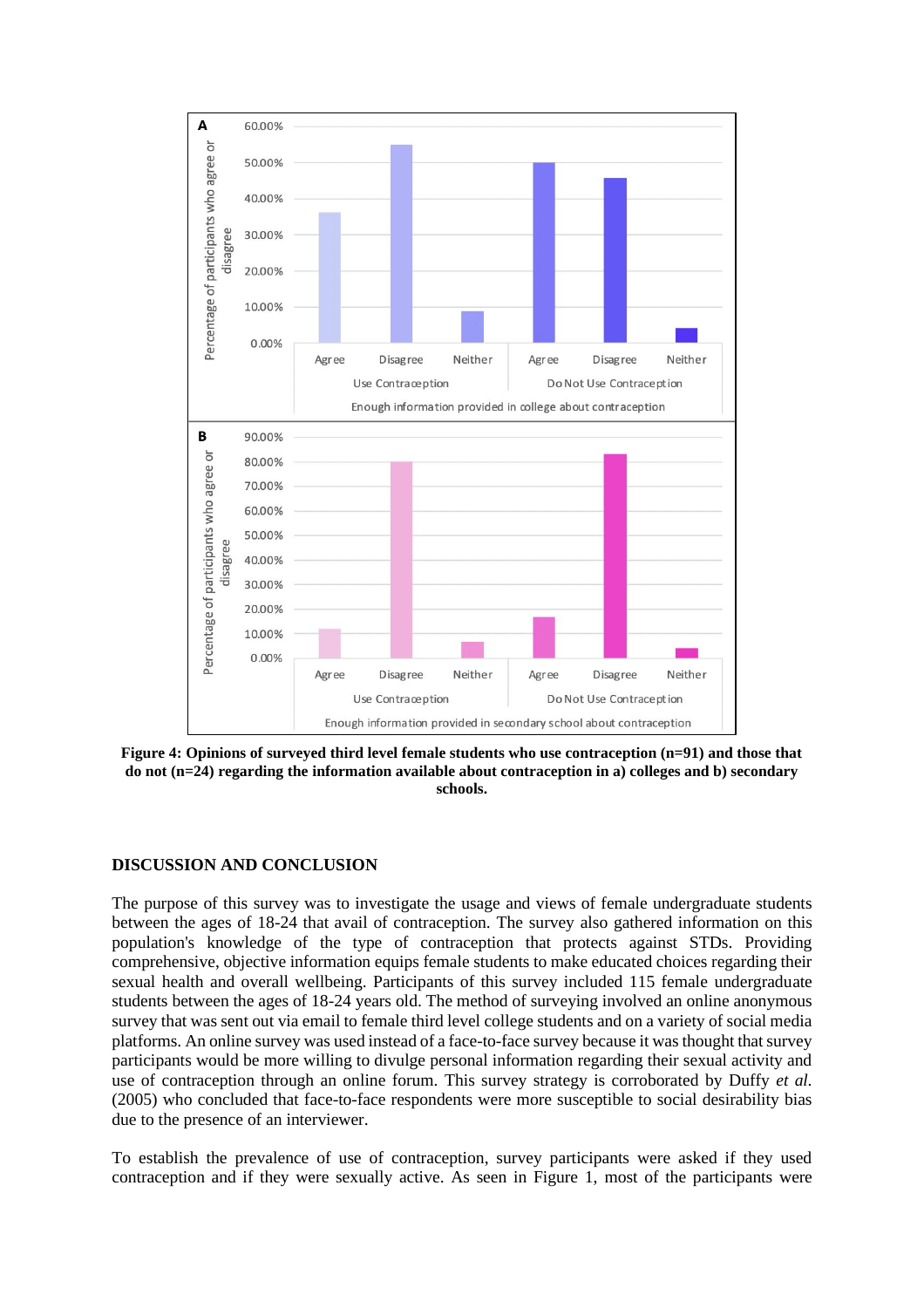sexually active and use contraception. Interestingly this was followed by those who were not sexually active but use contraception, pointing to the variety of reasons for the of use contraception. Of the participants that were not sexually active, the majority did not use contraception. These results signify that there are third level female students that do not protect themselves from sexually transmitted diseases (STDs) or unplanned pregnancies.

For those participants who use contraception and are sexually active, as seen in Figure 2, the most popular form of contraception was the pill and condom (42%). Use of both the pill and condoms is a good option since barrier methods of birth control, such as the condom or diaphragm, have been proven to be less effective at preventing pregnancy when used as the sole form of contraception (Colquitt and Martin, 2017). With typical use, condoms are 82% effective and protect against sexually transmitted infections, which hormonal contraception does not provide. However, 40% of sexually active survey participants do not use a barrier form of contraception which leaves them susceptible to contracting sexually transmitted infections. This result could mean that these sexually active participants are not educated on the benefit of condoms for preventing sexually transmitted infections.

For non-sexually active survey participants who use contraception, the pill was the most used form of contraception (75%), followed by using pill and condom together (17%) and condom only (8%). A possible explanation for non-sexually active survey participants using condoms as a form of contraception could be that they were sexually active in the past but are no longer sexually active and used condoms in the past when sexually active. Another explanation for these results could be that these survey participants did not fully understand the survey question.

The incidence of use of all other contraceptive forms is very low with only about 14% of the females that use birth control using forms such as the bar or coil. These types of contraceptives, known as longactive reversible contraceptive (LARC) methods, were found to be more than 99% effective at preventing pregnancy (Winner *et al.,* 2012). These findings correspond to a similar study conducted in the United States on contraception use conducted by Huber and Ersek (2009) which found that the most common form of contraception used by female university students was oral contraceptives and male condoms.. The combined use of the contraceptive pill and condom has increased substantially since then among survey participants in this study. out study concurs with a recent study that identified unmarried women of child bearing age (15-49 years old) relied more heavily on short term acting contraceptives such as the pill and condom rather than long acting methods such as IUD or sterilisation (Nations, 2019).

Pregnancy prevention (85.7%) appeared to be the most prevalent reason for contraceptive use, followed by easing of period cramps (30.8%) and regularising the menstrual cycle (30.8%). Under the other category, participants included migraine prevention and polycystic ovary syndrome as reasons for contraception use. This highlights the multiple additional reasons, not based on sexual activity, for using contraception. In contrast, when non-contraception users were asked their reasons for choosing not to use contraception, the individual's personal choice (41.7%) was the leading reason. Many also choose not to use contraception due to the side effects or health risks (33.3%), previous negative experience (20.8%), same sex relationship (12.5%), not sexually active (8.3%) and religious beliefs (4.2%). It was determined that 8.3% of candidates choose not to use contraception due to the lack of knowledge available to them.

Figure 3 depicts the views of the participants on the perceived affordability of contraception. For those that use contraception, 41.7% thought contraception was affordable and 37.4% thought it was not. For participants who do not use contraception, 7.8% thought it was affordable and 13% thought it was not. This is an interesting outcome since those who actually use contraception do not think that it costs too much. This could be a misconception of non-contraceptive users that may be a result of the lack of reliable information. However, an Irish survey conducted by the Central Statistics Office in 2010 found that 18% of respondents had an issue with contraception cost. The impact of contraception costs can be seen in a Spanish study investigating the use of oral contraceptives by women between the ages of 15- 30. This study revealed a decrease in the use of the pill from 14.4% in 2006 to 10.2% in 2012 (Carrasco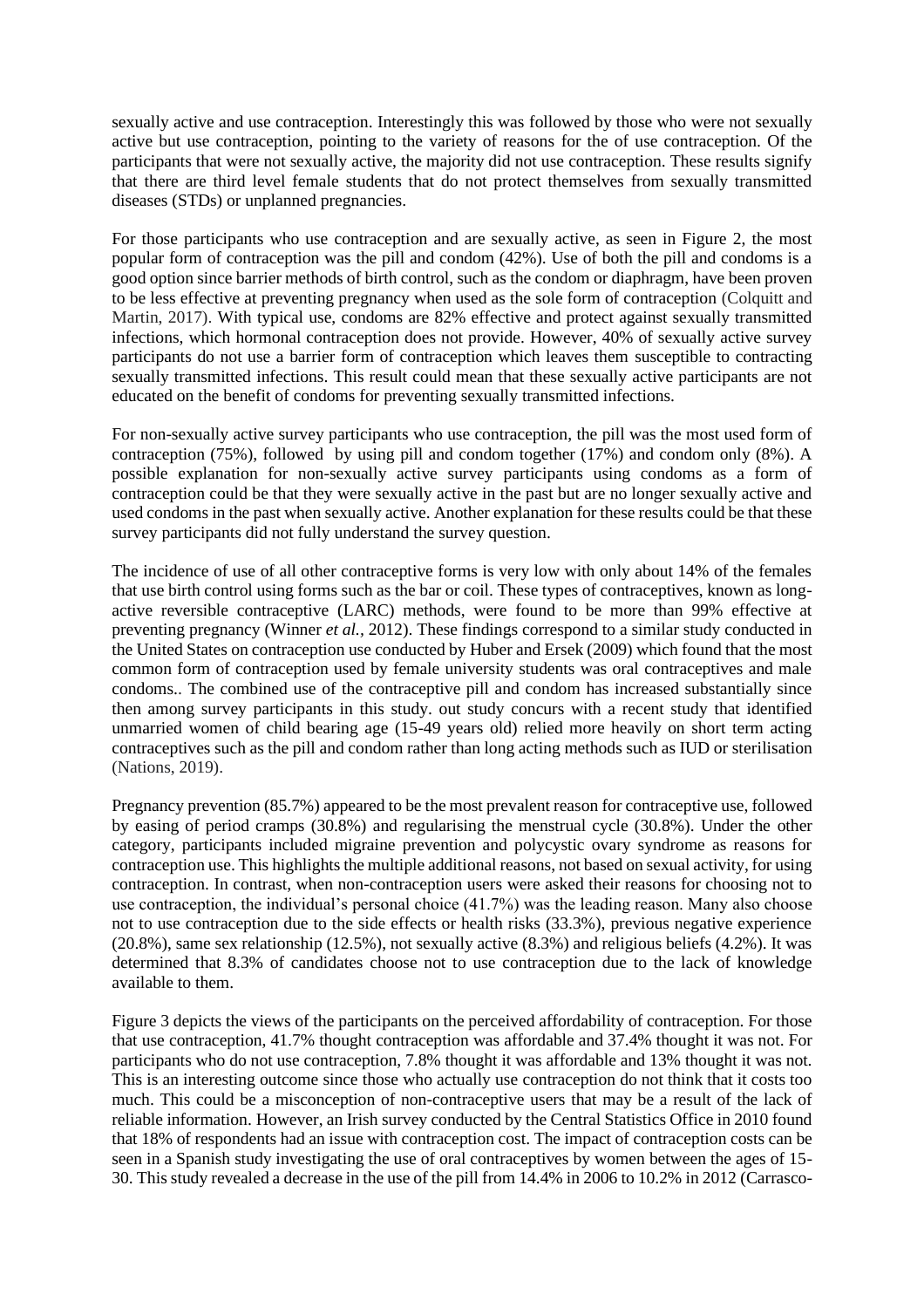Garrido *et al.,* 2016). One of the major contributing factors to this reduction observed by the authors was the economic recession, highlighting that the cost of contraception can impact its prevalence in a population. It is important to note that due to a recent recommendation of the Report of the Joint Committee on the Eighth Amendment of the Constitution, free contraception will be made available for women aged 17-25 from August 2022.

Survey candidates were also asked about their views on the availability of information about contraception in third level institutions and secondary schools. In Figure 4, 54.9% of candidates who use contraception believe not enough information in third level institutions about contraception is available to them. However, interestingly, half of those who do not use contraception agree there is an adequate amount of information provided to students in college about female contraception. An overwhelming majority of both populations think there was not enough information given to them about contraception in secondary school with 80.2% of contraception users and 83.3% of non-contraception users having this opinion. In a study by Young *et al.* (2018), it was determined that 25.7% of Irish boys and 21.2% of girls between the age of 15–18 years were sexually initiated. These findings highlight the need for education and the availability of information about contraception in secondary schools. A survey carried out in Brazil, concluded that the knowledge of contraceptive methods was low in both private and public school students (Martins *et al.,* 2006). These findings highlight the need for education and the availability of information about contraception in secondary schools.

The 115 survey candidates were also tested on their knowledge of contraception in the survey. Participants were asked to choose which form of contraception protected them from sexually transmitted diseases (STDs). Although the majority chose the correct answer, four participants that answered this question thought incorrectly that pill, bar, patch, or coil usage could prevent STDs,. Only condoms or abstinence can effectively protect against STDs. This demonstrated a lack of knowledge around the use of contraception and could explain why some of the 40% of sexually active survey participants in Figure 2, are not using a barrier form of contraception. In a 2014 survey it was determined that young adults (20-29 years) represented 59.1% of STI notifications in Ireland in 2012. The population surveyed were 56.1% female and 78.1% undergraduates and the survey concluded that young people do not always have the information to take responsibility for their sexual health *(Lally et al.,* 2015).

Based on the results of this snapshot survey a higher response rate from non-contraceptive users would have provided more accurate results in relation to whether enough information is available in college for female students. Also, survey candidates who do not use contraception could have been given the answer option of contraception being unaffordable for the reason they do not use contraception. This additional question could establish if the affordability of contraception was a deterrent for some of the 20.8% of survey participants who do not use contraception. Another possible reason for survey candidates thinking that contraception was not affordable could be due to lack of information available to them. The last part of the questionnaire was a feedback section. The respondents believed the survey highlighted important issues such as lack of information provided in both post-primary and third level settings and that a more open discussion about contraception should be made available to students and young women.

In conclusion, the main findings of this study were that female undergraduate students aged between 18-24 believe there is not enough information about contraception available to them in secondary schools and third level institutions. This was supported by the findings that colleges and schools were the least popular sources of information on contraception and some survey candidates did not use contraception because there is not enough information available to them. This resulted in some participants not knowing what forms of contraception protected them from STDs and could be the reason why some of the 40% of sexually active survey participants do not use a barrier form of contraception. Two thirds of female students that currently do not use contraceptives would be willing to start using contraception in the future. Therefore, recommendations could be made to secondary schools and third level institutions to improve the information they give their students about contraception in order to support female student wellbeing and compensate for these deficiencies. Such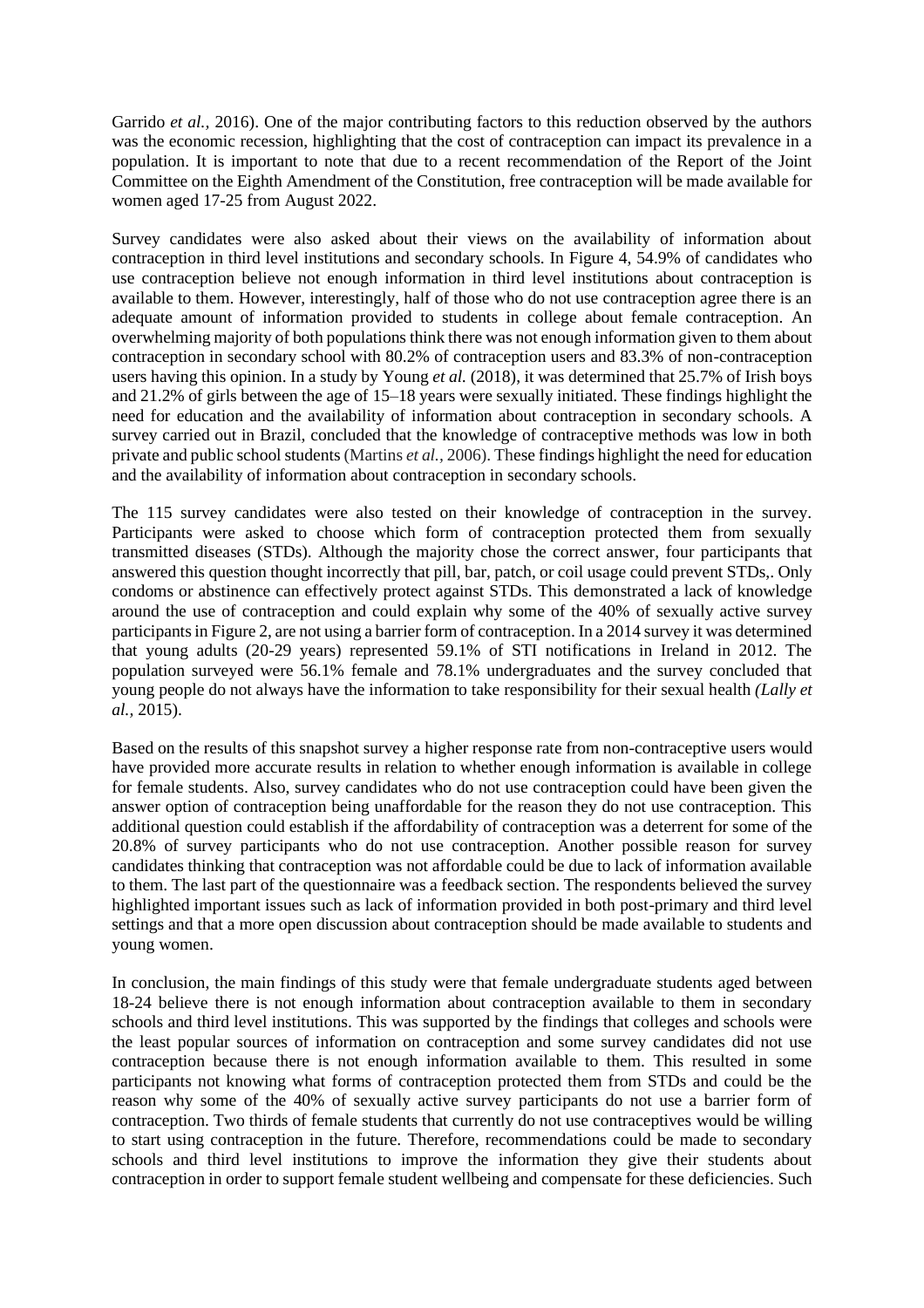recommendations could include enacting more relevant public health initiatives especially during sexual health awareness and guidance week.

#### **ACKNOWLEDGEMENTS**

We would like to thank from *Safe Food* who gave us advice in how best to conduct a survey for our research. We would also like to show our gratitude to anyone who took part in our trial survey and gave us feedback to improve the survey. We would also like to give special thanks to Dr. Brigid Lucey for her expertise and guidance throughout the entire process in carrying out this survey and composing this research paper.

**Corresponding Author:** Barbara Dymet (barbara.dymet@mycit.ie)

#### **BIBLIOGRAPHY**

Carrasco-Garrido, P., López De Andrés, A., Hernández-Barrera, V., Jiménez-Trujillo, I., Esteban-Peña, M., Pérez-Farinós, N. and Jiménez-García, R., 2016. Trends in the use of oral contraceptives among adolescents and young women in Spain. Reproductive Health, [online] 13(1), pp.1–9. Available at: <http://dx.doi.org/10.1186/s12978-016-0239-4>.

Duffy, B., Smith, K., Terhanian, G. and Bremer, J., 2005. Comparing data from online and face-to-face surveys. International Journal of Market Research, 47(6), pp.615–630.

Huber, L.R.B. and Ersek, J.L., 2009. Contraceptive Use among Sexually Active University Students. Journal of Women's Health, 18(7), pp.1063–1070.

Keating, S., Collins, B. and Morgan, M., 2018. Relationships and Sexuality Education (RSE) in Primary and Post-Primary Irish Schools. National Council for Curriculum and Assessment (NCCA), [online] (November), pp.1– 60. Available at: <https://ncca.ie/media/3781/relationships-and-sexuality-education-rse-in-primary-and-postprimary-irish-schools-a-research-paper.pdf>.

Lally, K., Nathan-V, Y., Dunne, S., McGrath, D., Cullen, W., Meagher, D., Coffey, J.C. and Dunne, C., 2015. Awareness of sexually transmitted infection and protection methods among university students in Ireland. Irish Journal of Medical Science, 184(1), pp.135–142.

Liao, P.V. and Dollin, J., 2012. Half a century of the oral contraceptive pill: historical review and view to the future. Canadian family physician Médecin de famille canadien, 58(12), pp.757–760.

Martins, L.B.M., Costa-Paiva, L., Osis, M.J.D., Sousa, M.H. de, Pinto Neto, A.M. and Tadini, V., 2006. Knowledge of contraceptive methods among adolescent students. Revista de saude publica, [online] 40(1), pp.57– 64. Available at: <http://www.ncbi.nlm.nih.gov/pubmed/16410983>.

Nations, U., 2019. Contraceptive Use by Method 2019. United Nations Department of Economic and Social Affairs.

O'Doherty, C., 2014. Birth control use here among EU lowest. Irish Examiner.

Rundle, K., Leigh, C., Mcgee, H. and Layte, R., 2004. Irish Contraception and Crisis Pregnancy [ICCP]

Study. A Survey of the General Population.

Winner, B., Peipert, J.F., Zhao, Q., Buckel, C., Madden, T., Allsworth, J.E. and Secura, G.M., 2012. Effectiveness